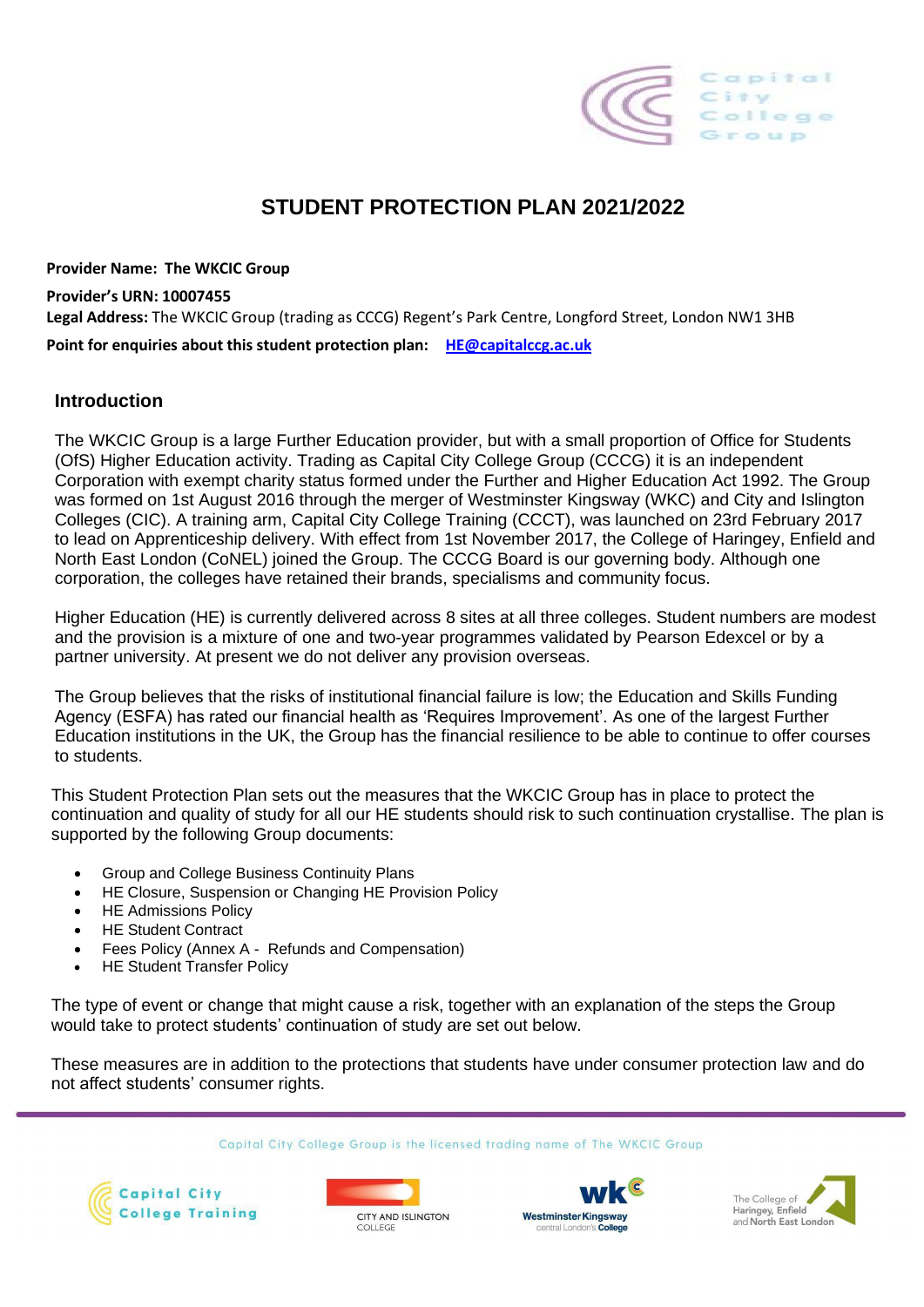

## **Risk Assessment**

The Group's Business risks (financial, operational, reputational and circumstantial/environmental) are evaluated for materiality and probability and assigned an owner whose responsibility it is to ensure that the agreed mitigation is put in place.

The Group, and each of the colleges within the Group, maintain a Risk Register, reviewing the potential major factors that could affect the Group's or colleges' operations. This is reviewed by each college's Senior Management Team and by the Advisory Board within each college on a bi-monthly basis. These feed into the Group's Risk Register that is reviewed by the Group Leadership Team and the Corporation. This is a RAG rated document and is able to provide a framework about how the Group will test, review, adjust and update performance and risks.

The Group, and each college within the Group, have business continuity plans in place. There is a **Business Continuity Plan** that the Estates Director has for the Group which details the business of the Group, identifying the assets (including people) and processes that are critical to delivering our business. Detailed responses include the initial response to an incident and the longer-term implementation of measures for a return to business as usual. It also considers continuity preparations and how to make the organisation more resilient to risk.

The Group's management of circumstantial or environmental risks such as disease, fire, floods and or Force Majeure are the same as for any major FE college. The Group's Disaster Recovery Plan ensures ongoing risk assessments, regular safety inspections and the maintenance of appropriate insurance and cash reserves to support business continuity in the event of such unforeseen circumstances.

### **Risks that may trigger the Student Protection Plan (SPP)**

#### **Closure of sites**

The Group has no plans to close any of its sites where HE is delivered. If any changes were to be made to close any site or to re-locate the delivery of any course to a different site within the Group's existing or newlyacquired centres, the impact on students would be minimal as all centres are located close to well-connected transport routes in London. The Group has 12 sites in North and Central London in relatively close proximity, allowing decant in emergency situations, minimising disruption to learners. No particular groups of students would be more affected by any changes; each site offers a full range of support for all students.

#### **Closure and suspension of programmes**

The Group may wish to close and remove a programme of study from its portfolio. This may be as a result of low recruitment numbers that could negatively affect student experience or following a curriculum review to enhance the student offer. Closure of a programme means that it will no longer be open for future student registration. Suspension of a programme is defined by a fixed timeframe in which the programme will not be delivered and is normally reserved for new programmes of study that have yet to register students.

The risk of a course or programme cancellation is **moderate**. In the event of insufficient student recruitment of viable student numbers, the students will be kept informed of the situation and the Group will ensure that there is a minimal impact on students. In situations where a decision is made to discontinue a course or programme, the Group is committed to teaching out those courses or programmes and offers to new entrants







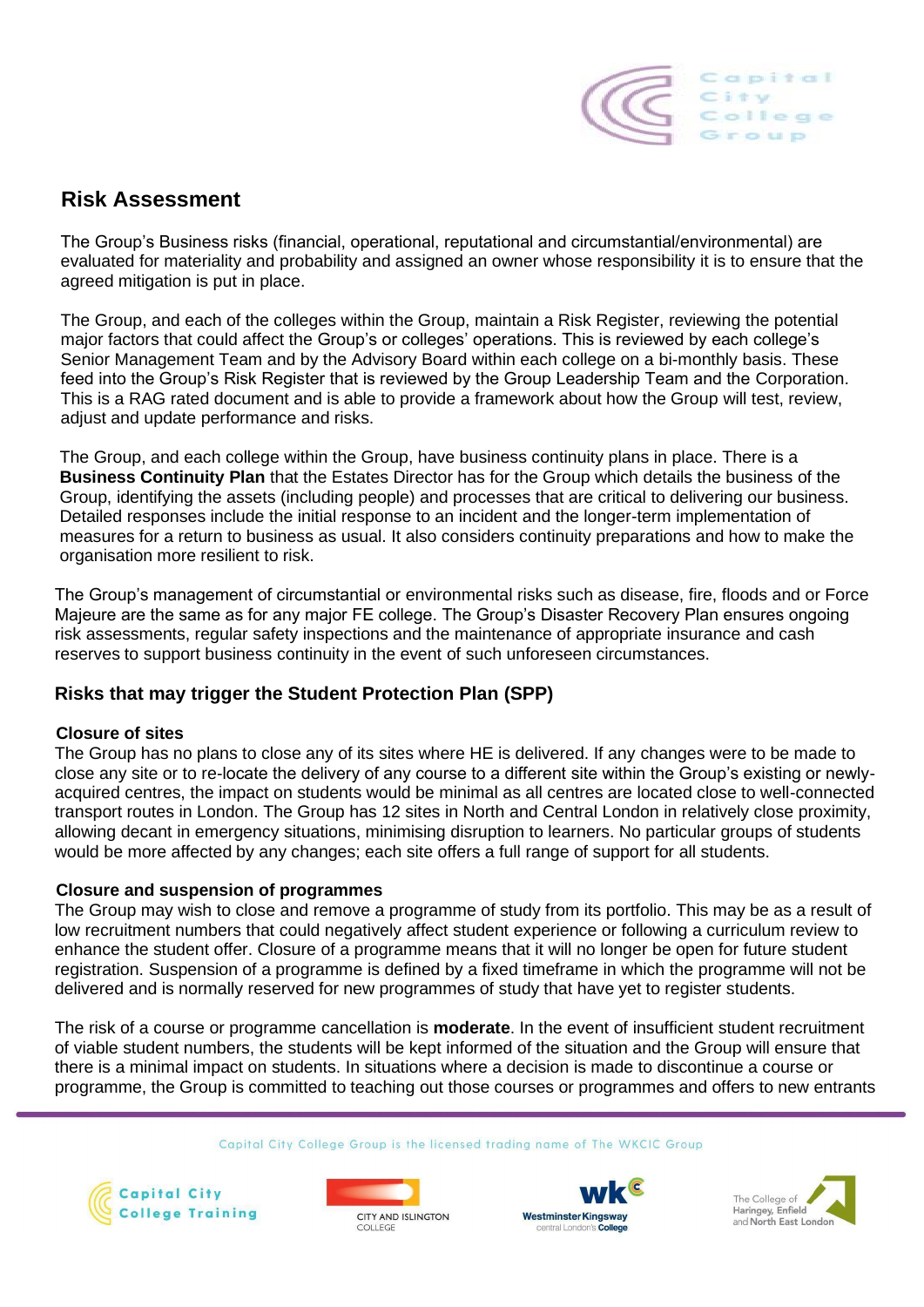

will cease to be made. Programmes of study cannot be closed without fulfilling the course closure approval procedure outlined in the **HE Closure, Suspension or Changing HE Provision Policy** in order that contractual matters between current and prospective students and the Group can be fully considered.

There is a risk that some learners on courses with internal progression routes may choose not to continue to study at one of the colleges within the Group. This could result in very few learners remaining on the course, leading to a different experience for the students. In these circumstances, each course would be looked at to see if there were opportunities to bring, for example, HNC and HND students together, covering topics or units where the content can reasonably be linked across teaching years.

#### **Closure of subject areas**

The risk of not being able to deliver whole courses or programmes due to staffing or resource issues is **low**. Each curriculum area has staff with a range of skills, experience and expertise that ensures students receive a positive experience. Each curriculum area has contingency plans in place to mitigate the impact of any loss of specific skill sets that are dependent on only one member of staff. Each area is also well resourced with specialist equipment and investment in these areas is on-going, with opportunities to bid to upgrade these available each year through the Group's budget planning process.

#### **Loss of specialist staff**

The risk that the Group is no longer able to deliver components of courses is **moderate**. A small number of courses have units or modules that rely on the specific skill set of one member of staff. The curriculum team have relationships with local employers who are willing to deliver specific aspects of a unit where the high level skills are covered by one specialist teacher; and other members of staff are able to support delivery by industry contacts. The Group's appraisal process is used to ensure existing staff members are accessing courses and events that minimise the impact to students in any changes in staffing. Budgets for staff development have been maintained during recent reductions in funding so that staff have up-to-date and wide-ranging technical and vocationally relevant skills. Existing staff work alongside these specialists so that they are familiar with the module descriptors and course content. Recruitment of new staff is focused on hiring people who have a wide range of relevant skills. The Group has an arrangement with a recruitment agency to source appropriate teaching staff should a need arise.

#### **Updating programme content, regulations and policies**

The Group is committed to ongoing enhancement of programmes and student experience and as a result may wish to make changes to programme content, regulations or policies. Where material changes (such as a number of changes to the structure or content of the programme) are made the Group will draw these changes to the attention of students and prospective students as soon as possible. The processes are outlined in the **HE Closure, Suspension or Changing HE Provision Policy.** Changes to policies and regulations that affect students will normally come into effect at the start of an academic year and following the conclusion of approval processes.

Where material changes are made to programmes of study prior to enrolment, the Group will contact prospective students to provide information and guidance to help them to take an informed decision on their course of action. This will include their right to seek entry to another programme within the Group for which they may be qualified or to withdraw their application and seek entry to another institution.







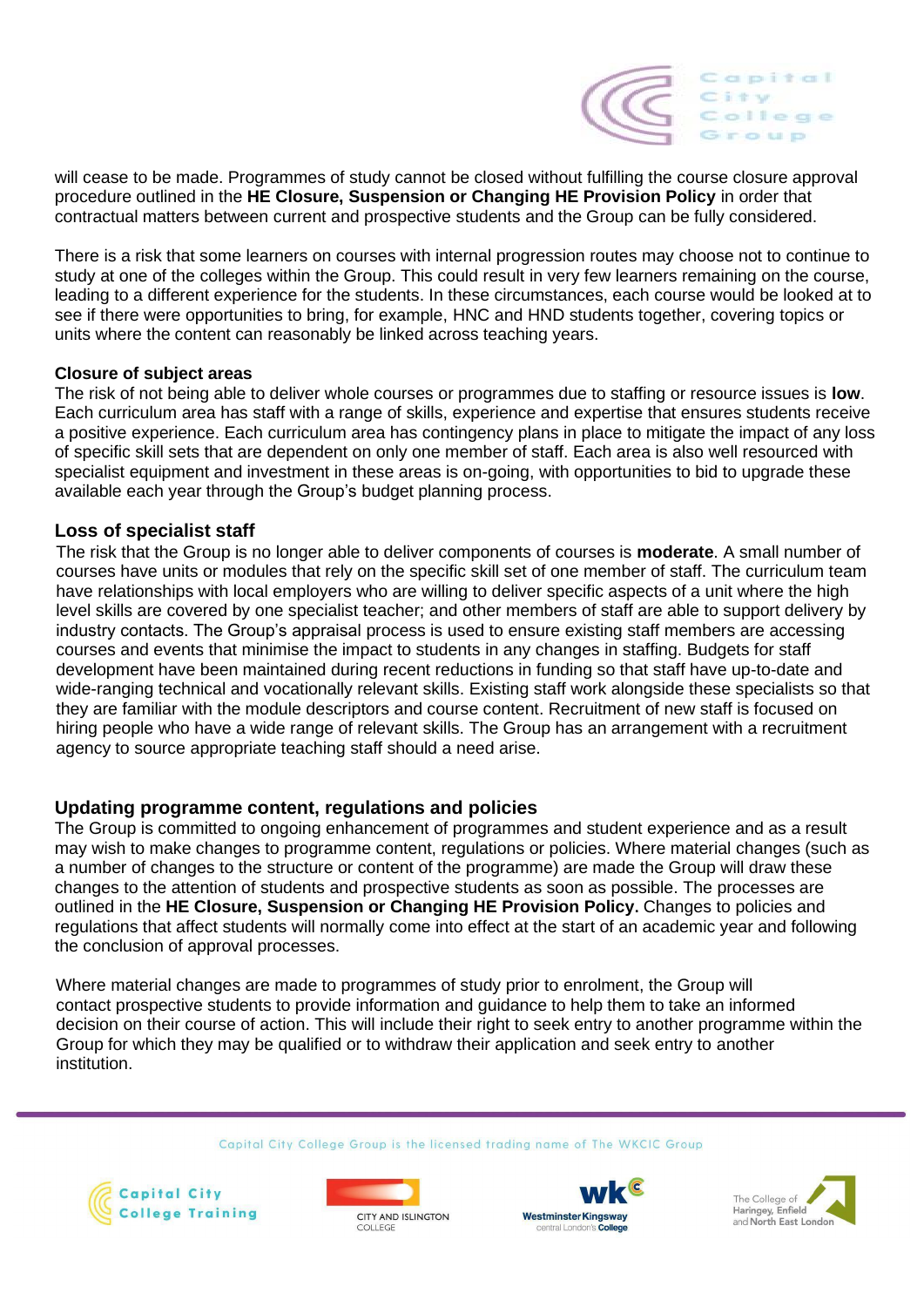

In normal circumstances, material changes will not be made to a programme after enrolment, but if this is necessary students will be informed at the earliest opportunity of the changes and wherever possible their views will be taken into account.

Each constituent college of the Group will inform every registered student of any editorial, minor or major changes or variations no later than six weeks of the term preceding the term in which the change or variation shall take place. In the case of changes due to circumstances beyond the College's control (e.g. illness, sudden departure or death of a key staff), registered students will be informed as soon as practically possible.

If a student reasonably believes that a material change to their programme of study adversely affects them, they may cancel their contract with the Group as outlined in the terms and conditions. In such circumstances the Group will offer advice and information to a student to aid transfer to another institution that offers a suitable alternative programme of study as outlined in the **HE Student Transfer Policy**.

The Group will continue to make changes to programmes during the course of a student's studies in order to improve the quality, enhance the content, and meet the latest requirements of an accrediting body or awarding organisation or in response to student feedback. The Group will consult with and/or inform students of these changes as appropriate.

Where continuation of study is not negatively impacted upon, it is unlikely that the updating of programme content, regulations and policies will result in the triggering of the Student Protection Plan.

### **Partnership Provision**

The risk of our partner Higher Education Institutions (HEIs) losing their Degree Awarding Powers (DAPs) is **low**. The Group shall also continue to undertake thorough due diligence checks prior to going into a collaborative partnership; the outcomes of the initial due diligence are also monitored annually to assess further risks associated with education delivery. Through its academic partnership agreements, the Group ensures that there is a contingency plan for each collaborative partner which considers how best to allow students to continue their studies in the event of the collapse of a collaboration agreement. A 'teaching-out' arrangement is the preferred option as it ensures continuation of study. Transfers and in the worst case scenario - sudden closure- may also be considered. Students will be fully supported in finding arrangements for alternative provision.

#### **Refund (and Compensation) Arrangements**

The Group's Fees Policy sets out the provision for refund of fees (and compensation) in the event of the Student Protection Plan being triggered – the relevant section is included at Annex A.

The Group's financial strategy is to ensure that there are sufficient day cash reserves of a minimum of 25 days (ESFA minimum requirement) and working capital at any one time to meet its obligations as they fall due and to be able to provide refunds and compensation should the need arise.

The refund policy is applied in a fair and proportionate way ensuring students are not disadvantaged. The Group complies with OIA and CMA guidance on this matter.







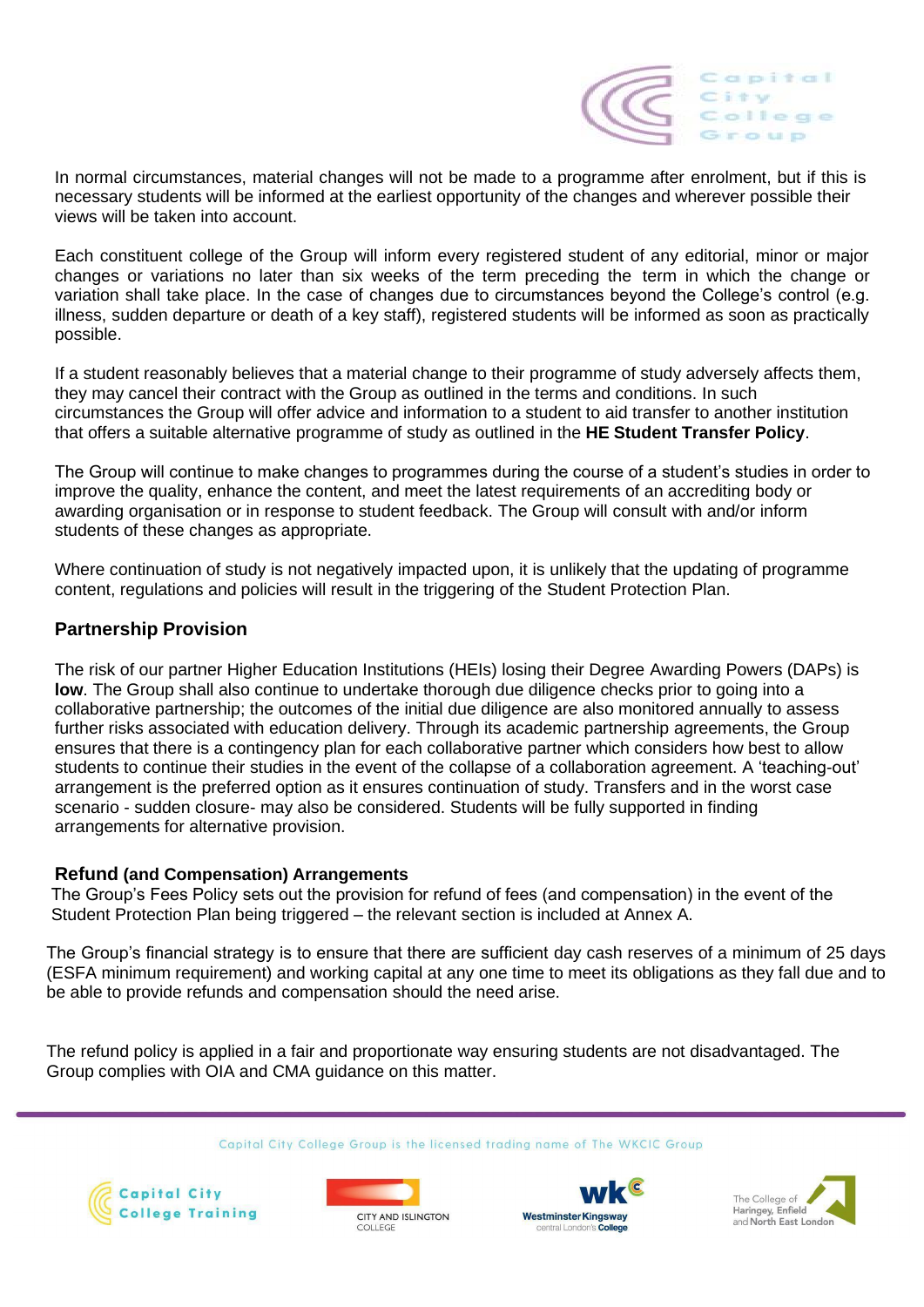

#### **Communicating with Students**

The Group publishes the Student Protection Plan on its website within its Governance tab under the Reports and Compliance Statements section.

In addition, the constituent colleges will publish links to the SPP on their websites within their dedicated Higher Education pages and the VLE.

HE Course handbooks contain information on the Student Protection Plan and where to access it. These are updated annually and provided to students for each year of their course and explained during induction.

The Group will continue to ensure that all academic and support staff involved in HE provision are aware of the implications of the consumer protection compliance in general and also the Student Protection Plan (SPP) in particular through the deliberative committee structure (Board of Governors, the Group HE Strategy Board, the Group HE Curriculum & Quality Group and the college-based HE Committees), staff training events and the Group 's curriculum planning, course modification and closure of programmes and courses processes.

The Group's Student Protection Plan (SPP) will be reviewed on an annual basis in consultation with relevant student representative meetings and through the HE deliberative committee structure that has student representatives as members. Final approval of the SSP will be by the Group's Board of Governors that also has student representatives as members.

The Group will keep HE students informed through the College and Group digital channels, by formal letters and where possible, through face-to-face meetings designed to assist affected students with understanding the nature and implications of such events and the Group's responses in regard to the Student Protection Plan. The Group and Colleges will ensure that affected students are either provided with, or signposted to, independent advice as appropriate to the given situation.